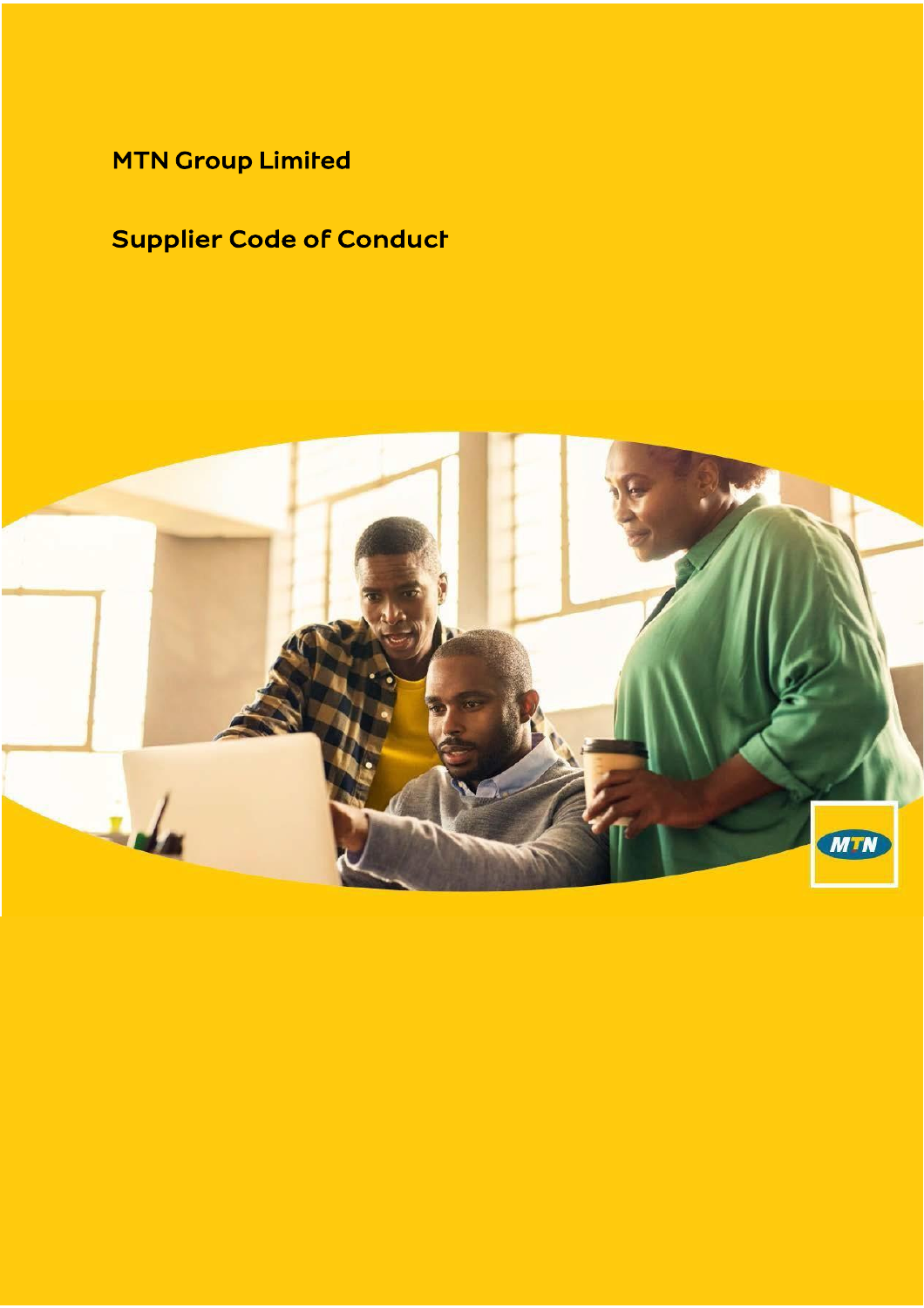# Message from Dirk Karl – MTN Group Executive and Chief Procurement Officer



# Dear Suppliers,

MTN has a responsibility to ensure that our business practices are:

- Conducted according to local and international laws
- Adhering to the highest levels of ethical and moral conduct

We embrace this across all parts of our business, and we expect the same from our suppliers.

This Supplier Code of Conduct sets out our approach to ethical and sustainable business practices and aims for the highest ethical conduct. It outlines our commitment to respect and promote human rights and fair workplace practices, including equal opportunities, environmentally sustainable business activities, and a zero-tolerance policy to bribery and corruption.

MTN expects its suppliers to embrace this commitment to integrity by complying with and training its employees and subcontractors on the Supplier Code of Conduct.

By working together, we can make the customer's lives a whole lot brighter.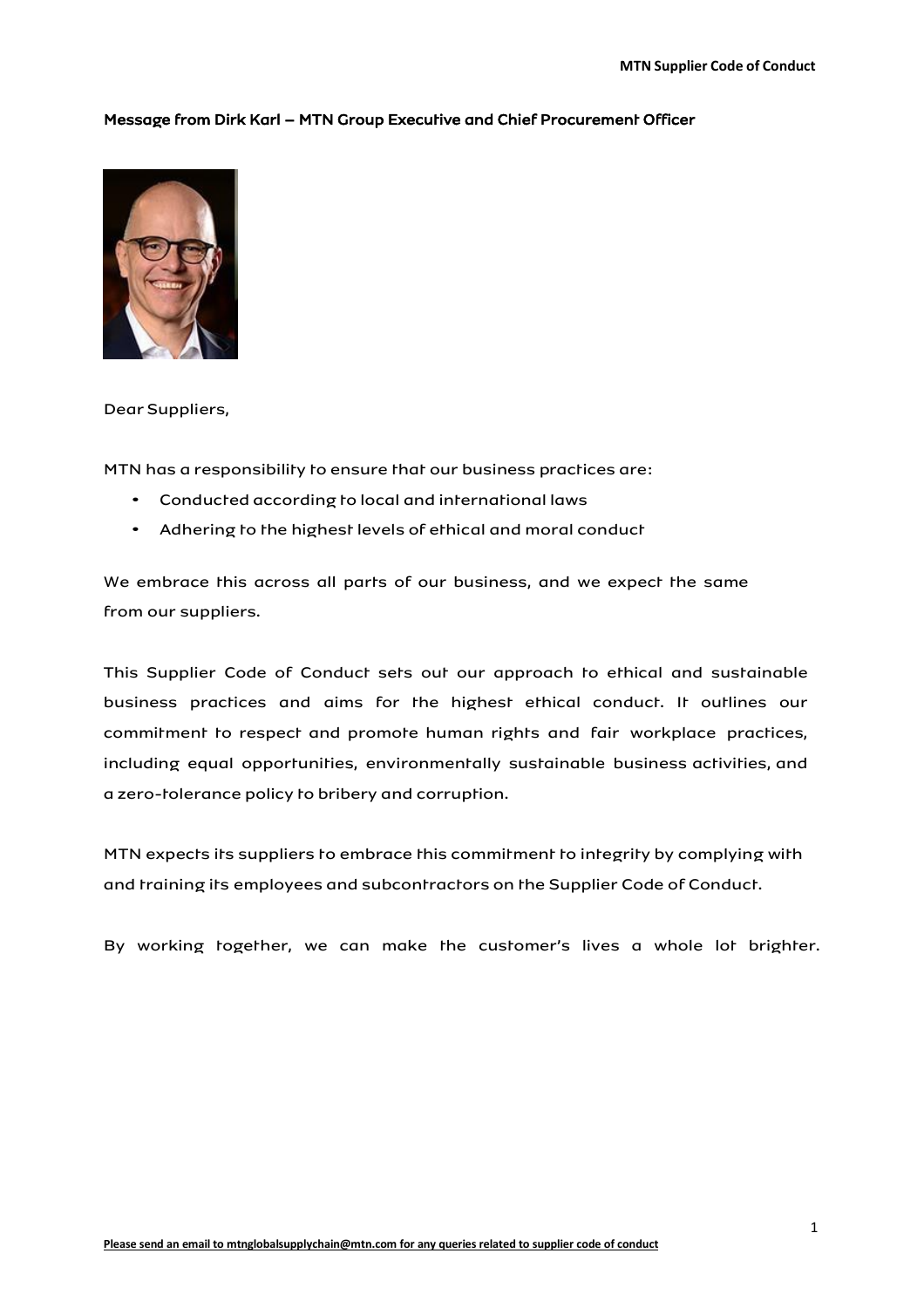# **Contents**

| 1.   |                                                                      |  |
|------|----------------------------------------------------------------------|--|
| 2.   |                                                                      |  |
| 2.1  |                                                                      |  |
| 2.2  |                                                                      |  |
| 2.3  |                                                                      |  |
| 2.4  |                                                                      |  |
| 2.5  |                                                                      |  |
| 3.   |                                                                      |  |
| 3.1  |                                                                      |  |
| 3.2  |                                                                      |  |
| 3.3  |                                                                      |  |
| 3.4  |                                                                      |  |
| 3.5  |                                                                      |  |
| 3.6  |                                                                      |  |
| 3.7  |                                                                      |  |
| 4.   |                                                                      |  |
| 4.1  |                                                                      |  |
| 4.2  |                                                                      |  |
| 4.3  |                                                                      |  |
| 4.4  | Resource consumption, pollution prevention and waste minimisation  8 |  |
| 4.5  |                                                                      |  |
| 5.   |                                                                      |  |
| 5.1  |                                                                      |  |
| 5.2  |                                                                      |  |
| 5.3  |                                                                      |  |
| 5.4  |                                                                      |  |
| 5.5  |                                                                      |  |
| 5.6  |                                                                      |  |
| 5.7  |                                                                      |  |
| 5.8  |                                                                      |  |
| 5.9  |                                                                      |  |
| 5.10 |                                                                      |  |
| 6.   |                                                                      |  |
| 7.   |                                                                      |  |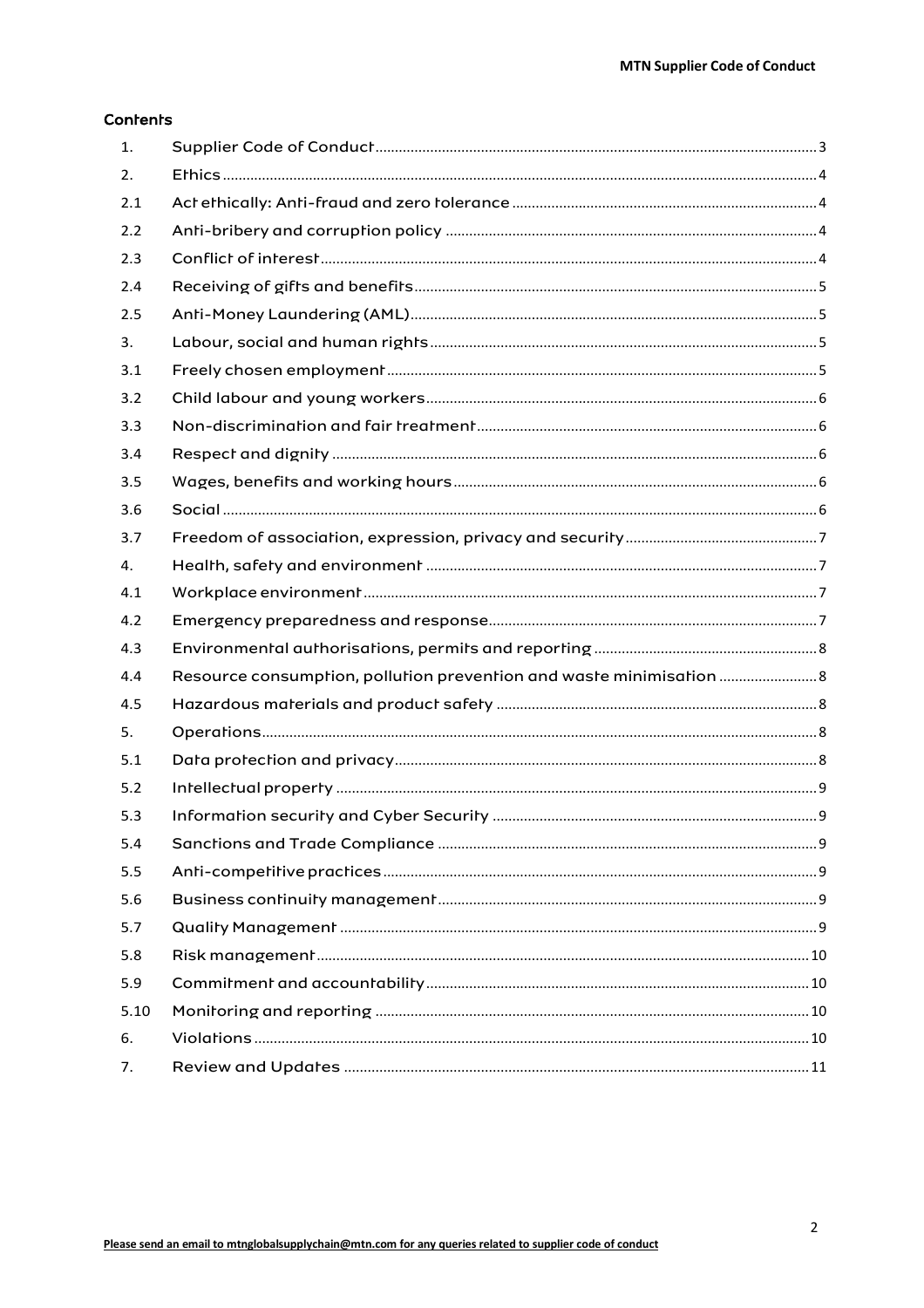# <span id="page-3-0"></span>**1.** Supplier Code of Conduct

- **1.1** The Supplier Code of Conduct (this "Code") sets out the minimum standards that each supplier of products or services to a member of the MTN Group of companies ("MTN") must comply with. A supplier also includes any person or entity that provides goods or services to third parties as a result of an agreement with MTN or through the use of any facilities, network or services made available by MTN. The supplier must also ensure that its own employees, suppliers, service and product providers, subcontractors and all other persons or entities under its control, comply with this Code.
- **1.2** The objective of this Code is to provide clear and concise information detailing the required minimum standards expected of every supplier in their interaction with MTN and its representatives.
- **1.3** The Code is not intended to change or replace the terms or conditions of any contract you may have with MTN. Rather, this Code establishes the basic principles for business conduct which we expect from suppliers. Irrespective of this document, if a contract between MTN and the supplier or local laws and regulations contains stricter or additional requirements than this Code, then we expect you to meet those stricter and additional requirements.
- **1.4** The Code is aimed at helping the current and continued implementation of our commitment to international standards such as the Organisation for Economic Co-operation and Development Guidelines for multinational enterprises, the UN Guiding Principles on Business and Human Rights, the United Nations Global Compact, the Carbon Disclosure Project standard and the Core Conventions of the International Labour Organisation.
- **1.5** MTN strives to conduct business with suppliers who share our commitment to high ethical standards and operate in a responsible and ethical manner.
- **1.6** MTN may verify a supplier's compliance with this Code by performing audits or other assessments of the supplier's facilities, records and business processes. In addition to other rights and remedies that MTN may have, violation of this Code may result in the disqualification and the termination of the business relationship between the supplier and MTN.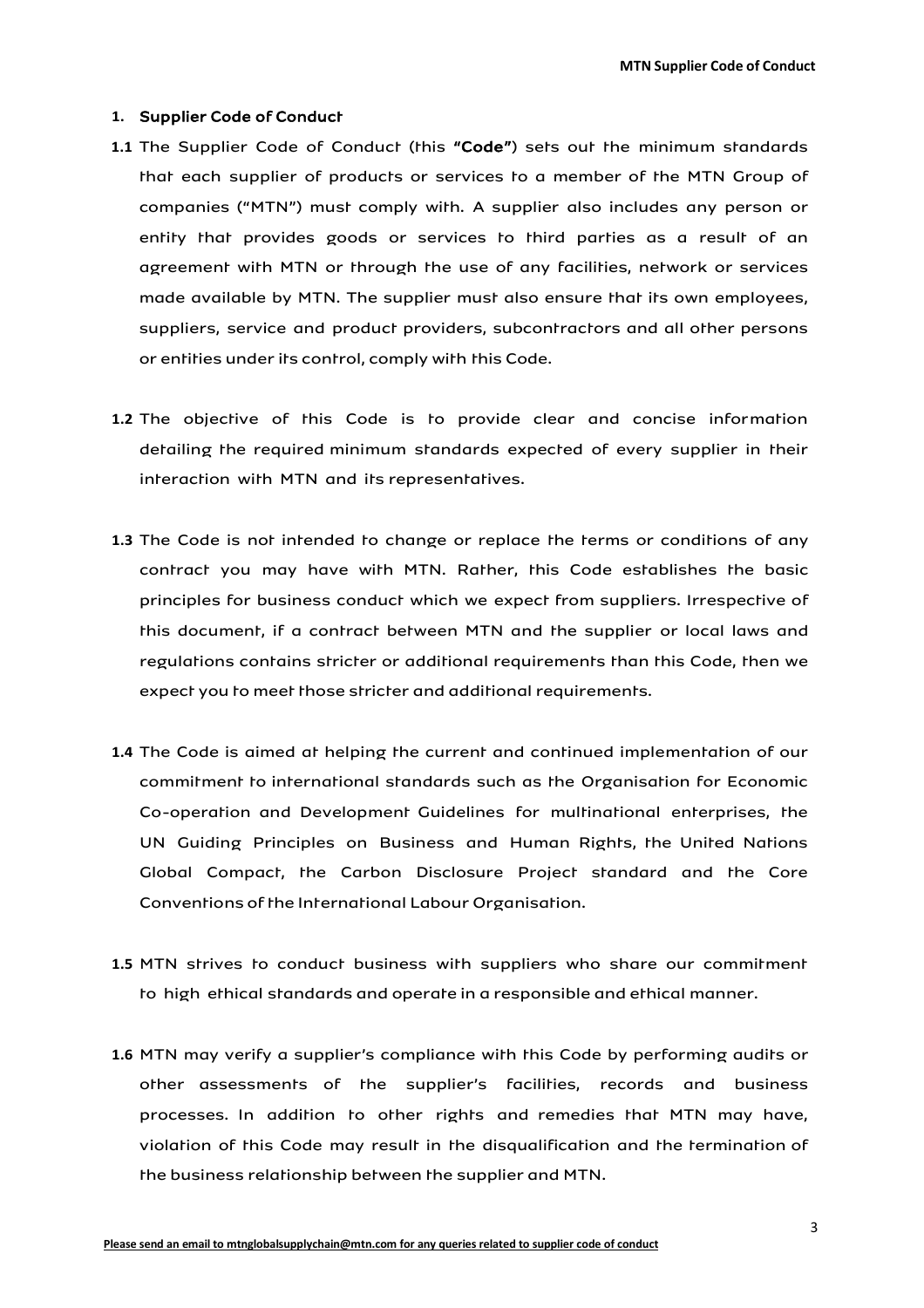**1.7** This Code is divided into the following key topics and themes:

- Ethics
- Labour, social and human rights
- Health, safety and environment
- Operations
- Violations
- **1.8** Acknowledgement of, and agreement to, this Code is necessary, and a prerequisite for any supplier intending to work or do business with MTN. Suppliers shall ensure that they are properly onboarded by MTN to aid in the delivery of the relevant products or services and be compliant to this Code.

# <span id="page-4-0"></span>**2.** Ethics

The supplier is expected to act with integrity and conduct its business ethically and responsibly in every aspect and in its dealings with MTN including sourcing, relationships and operations. Ethical requirements include the following:

#### <span id="page-4-1"></span>**2.1** Act ethically: Anti-fraud and zero tolerance

The supplier shall conduct business in accordance with the highest ethical standards and require the same compliance throughout its entire supply chain. The supplier shall demonstrate a zero-tolerance policy prohibiting any and all forms of corruption and bribery. All business dealings should be transparently performed and accurately reflected within the business records. MTN encourages suppliers to choose their business partners carefully and only after conducting a thorough background check.

# <span id="page-4-2"></span>**2.2** Anti-bribery and corruption policy

The supplier shall never, directly or through intermediaries, offer or promise any personal or improper advantage in order to obtain or retain business, or other advantage from a third party, whether public or private. The supplier will not pay or accept bribes and facilitation payments or arrange or accept kickbacks and shall not take any actions to violate, or cause its business partners to violate, any applicable anti-bribery laws and regulations.

# <span id="page-4-3"></span>**2.3** Conflict of interest

The supplier shall avoid any actual or perceived conflicts of interests.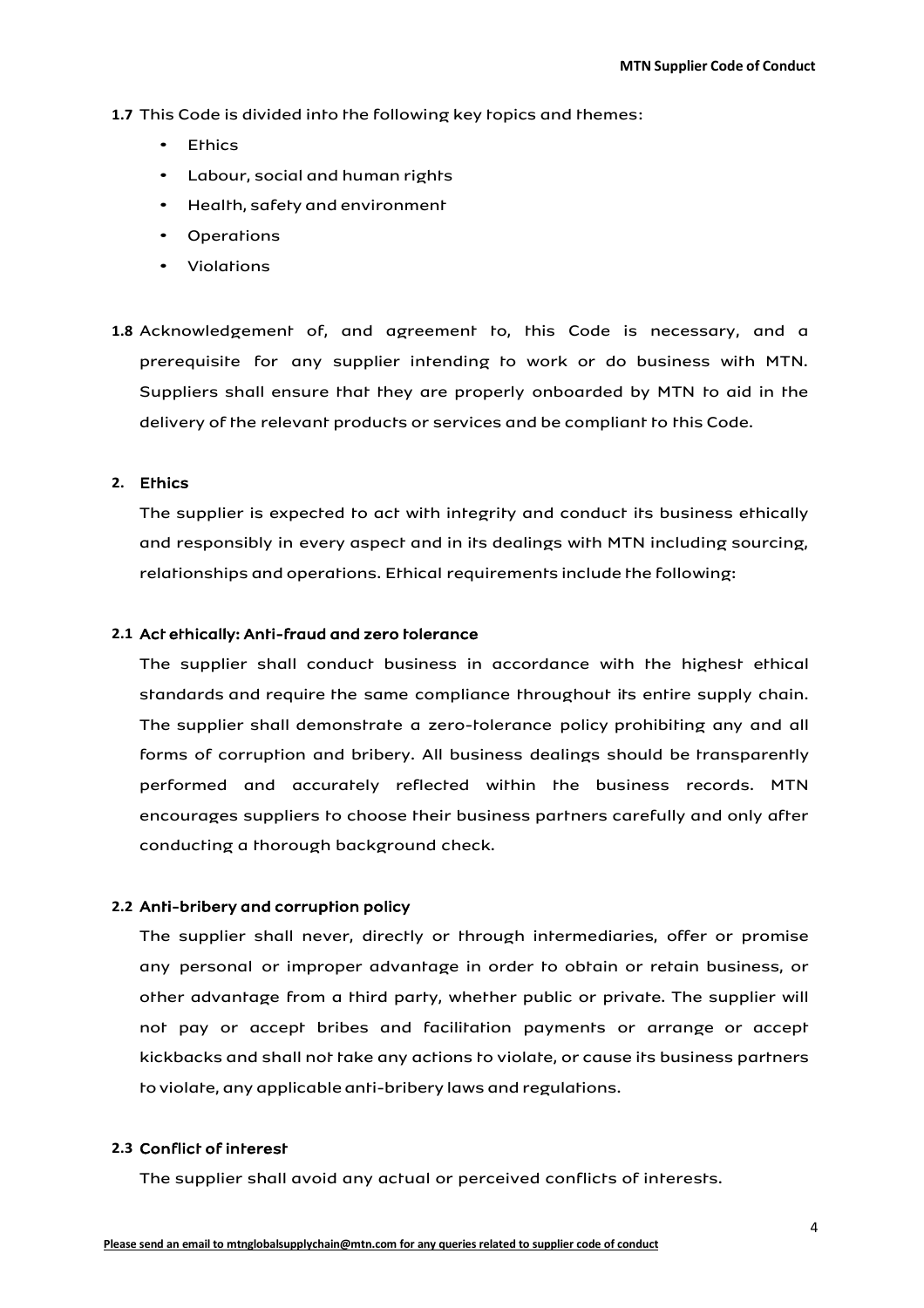The supplier shall not deal directly with any MTN representative whose spouse, domestic partner or other family member or relative holds a significant financial interest in the supplier. In the course of negotiating an agreement with MTN or performing the supplier's obligations, dealing directly with a spouse, domestic partner or other family member or relative employed by MTN is also prohibited. Suppliers shall declare potential conflicts of interest as they arise throughout the year. Suppliers shall be transparent about potential conflicts of interest and disclose them in writing to MTN.

#### <span id="page-5-0"></span>**2.4** Receiving of gifts and benefits

The supplier shall avoid giving gifts to MTN representatives because even a well-intentioned gift might constitute a bribe under certain circumstances or create conflicts of interest. Do not offer anything of value to obtain or retain a benefit or advantage for the giver, and do not offer anything that might appear to influence, compromise judgement or obligate the employee. If offering gift, meal or entertainment to MTN representatives, always use good judgement, discretion and moderation.

# <span id="page-5-1"></span>**2.5** Anti-Money Laundering (AML)

Suppliers are expected to comply with all applicable regulatory and legal requirements relating to AML. MTN advocates for the prevention and detection of money laundering and financing of terrorism. MTN is committed to comply with all applicable regulatory and legal requirements relating to AML/Combatting Financing of Terrorism (CFT). MTN also advocates proactive management for the prevention and detection of Money Laundering and Financing of Terrorism.

## <span id="page-5-2"></span>**3.** Labour, social and human rights

Suppliers are expected to comply with all applicable labour and human rights laws. They are also expected to protect the human rights of their employees and other personnel, and to treat them with dignity and respect. This includes ensuring the following principles:

#### <span id="page-5-3"></span>**3.1** Freely chosen employment

Forced, bonded or indentured labour or involuntary prison labour will not be utilised by the supplier.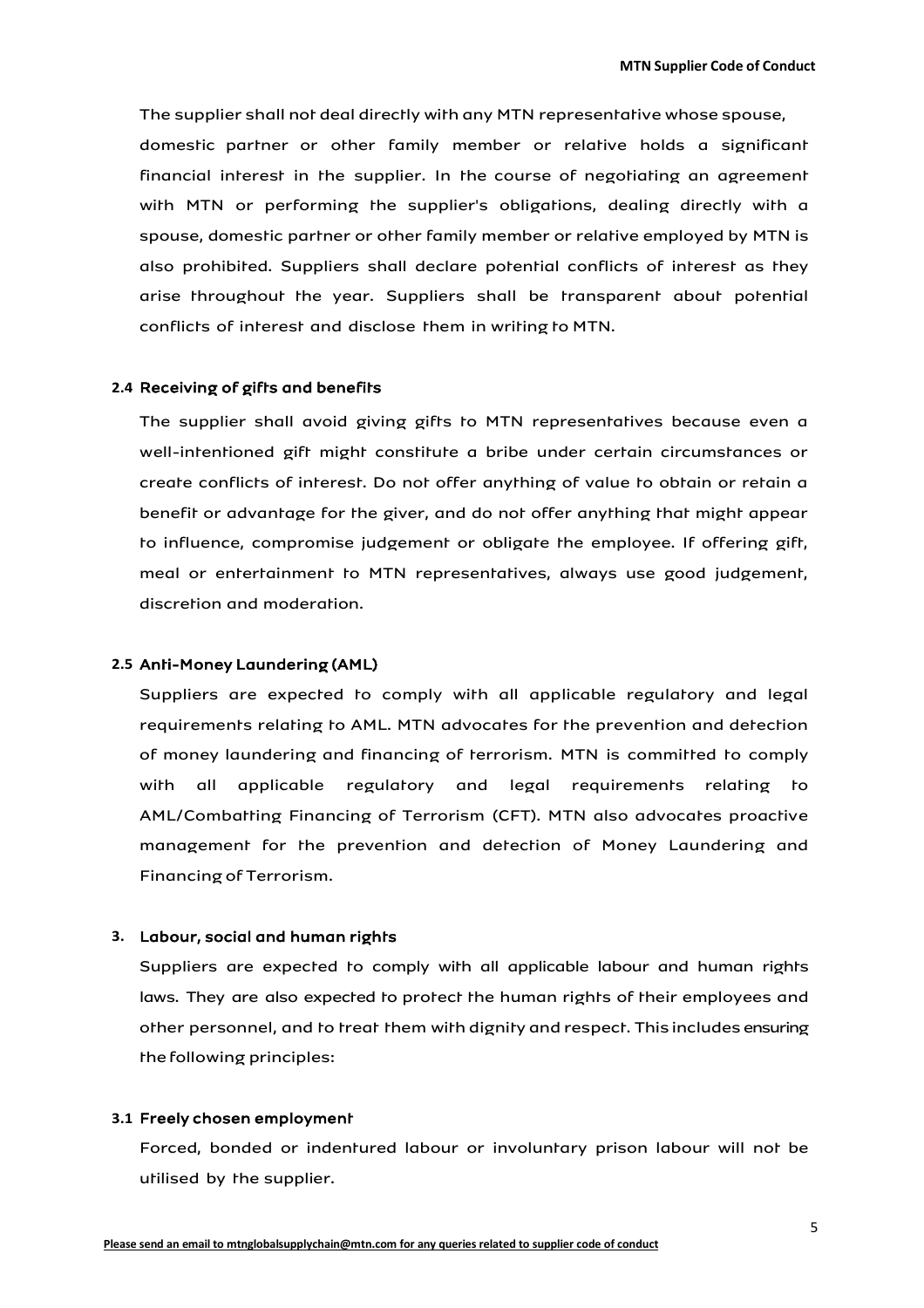# <span id="page-6-0"></span>**3.2** Child labour and young workers

The supplier shall not use child labour; the employment of young workers below the age of 18 shall only occur in non-hazardous work, and when these workers are above a country's legal age for employment or the age established for completing compulsory education.

## <span id="page-6-1"></span>**3.3** Non-discrimination and fair treatment

The supplier shall provide their employees and personnel with a workplace free of harsh and inhumane treatment and free from any form of sexual harassment, sexual, physical and other forms of abuse, corporal punishment or torture, mental or physical coercion or verbal abuse of employees and personnel, or the threat of any such treatment. The supplier is expected not to unfairly terminate any employment contract (or similar contract with a member of its personnel).

# <span id="page-6-2"></span>**3.4** Respect and dignity

The supplier shall treat all employees and personnel with respect and dignity and ensure that they are protected from physical, sexual, verbal or other forms of abuse, coercion or harassment.

## <span id="page-6-3"></span>**3.5** Wages, benefits and working hours

The supplier shall ensure that its employees and personnel work in compliance with all applicable laws and mandatory industry standards pertaining to regular working hours, and overtime hours,

including for breaks, rest periods, holidays and maternity and paternity leave. The supplier shall ensure that employees and personnel receive at least the minimum compensation or living wage, benefits and overtime payments required by law. Even where overtime is allowed by law, the supplier will ensure that employees and personnel do not work excessive overtime.

# <span id="page-6-4"></span>**3.6** Social

MTN is committed to the sustainable upliftment of, and the creation of shared value with the communities in which it operates. MTN strives for the inclusion of the marginalised and disadvantaged in our societies, with specific focus on youth and women. MTN expects that the supplier undertakes the same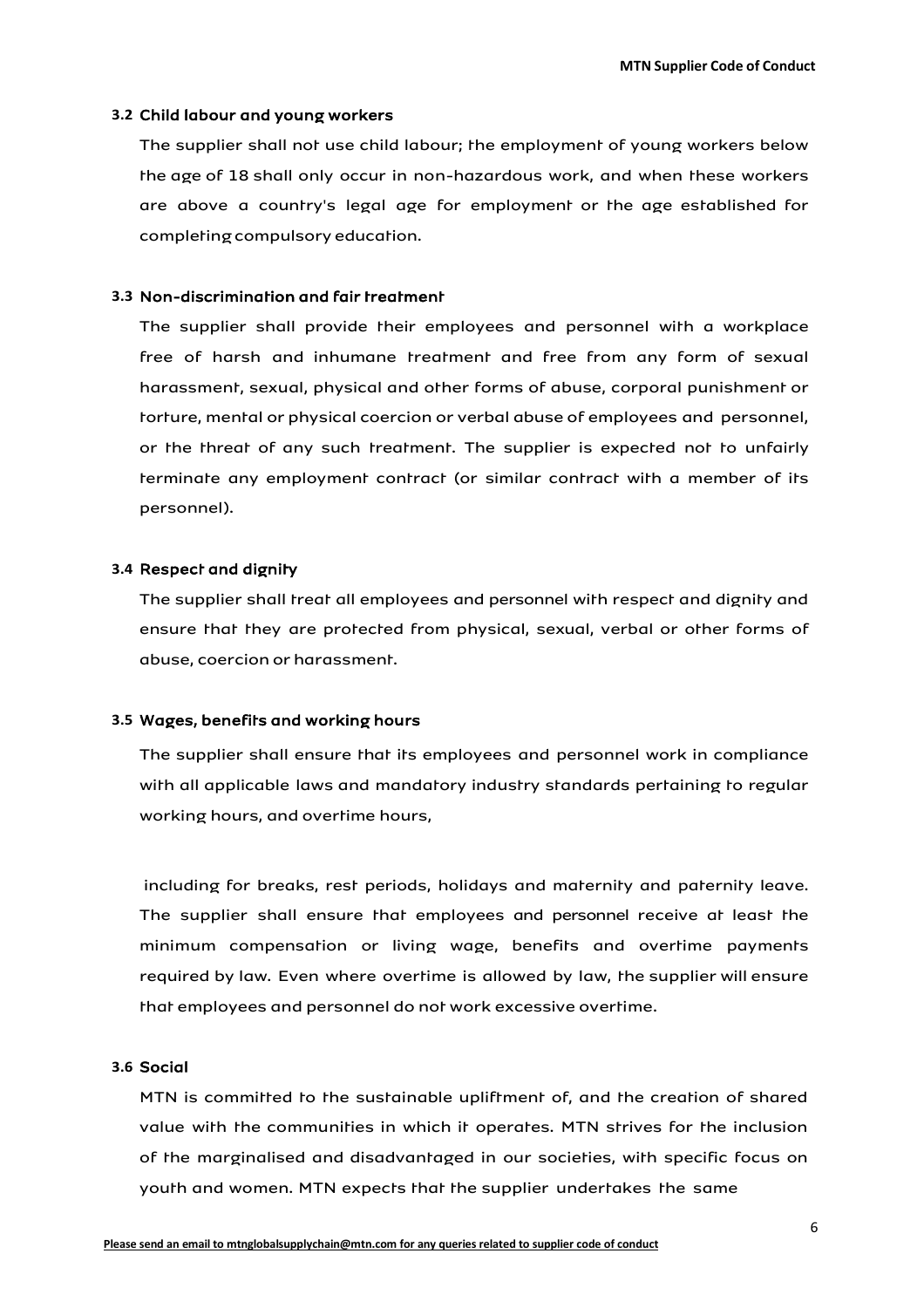commitment, making a sustainable and lasting impact in the communities and clearly demonstrating alignment to the United Nations Sustainable Development Goals (SDGs).

# <span id="page-7-0"></span>**3.7** Freedom of association, expression, privacy and security

MTN believes in the rights of all people to freely communicate and share information and opinions, and to enjoy the right to privacy and information security without interference. MTN will endeavour to protect the rights of all people using its services in the respective jurisdictions in which it operates.

The supplier shall grant its employees and personnel the right to freedom of association and shall respect the rights of workers, as set forth in local laws, to associate freely, join or not join labour unions, seek representation and join workers' councils. Workers shall be able to communicate openly with management regarding working conditions without threat of reprisal, intimidation or harassment.

# <span id="page-7-1"></span>**4.** Health, safety and environment

Suppliers are expected to provide their employees and personnel with a safe and healthy working environment which also complies with all applicable standards, laws and regulations. This also includes ensuring compliance with the following:

## <span id="page-7-2"></span>**4.1** Workplace environment

The supplier shall provide its employees and personnel with a safe and healthy working environment. At a minimum the supplier shall provide adequate workstations including potable drinking water, adequate lighting, temperature, ventilation, sanitation and personal protective equipment. In addition, facilities shall be constructed and maintained in accordance with the standards set by applicable laws and regulations.

#### <span id="page-7-3"></span>**4.2** Emergency preparedness and response

The supplier shall identify, assess and be prepared for emergency situations. This includes worker notification and evacuation procedures, emergency training and drills, appropriate first-aid supplies, appropriate fire detection and suppression equipment, and adequate exit facilities.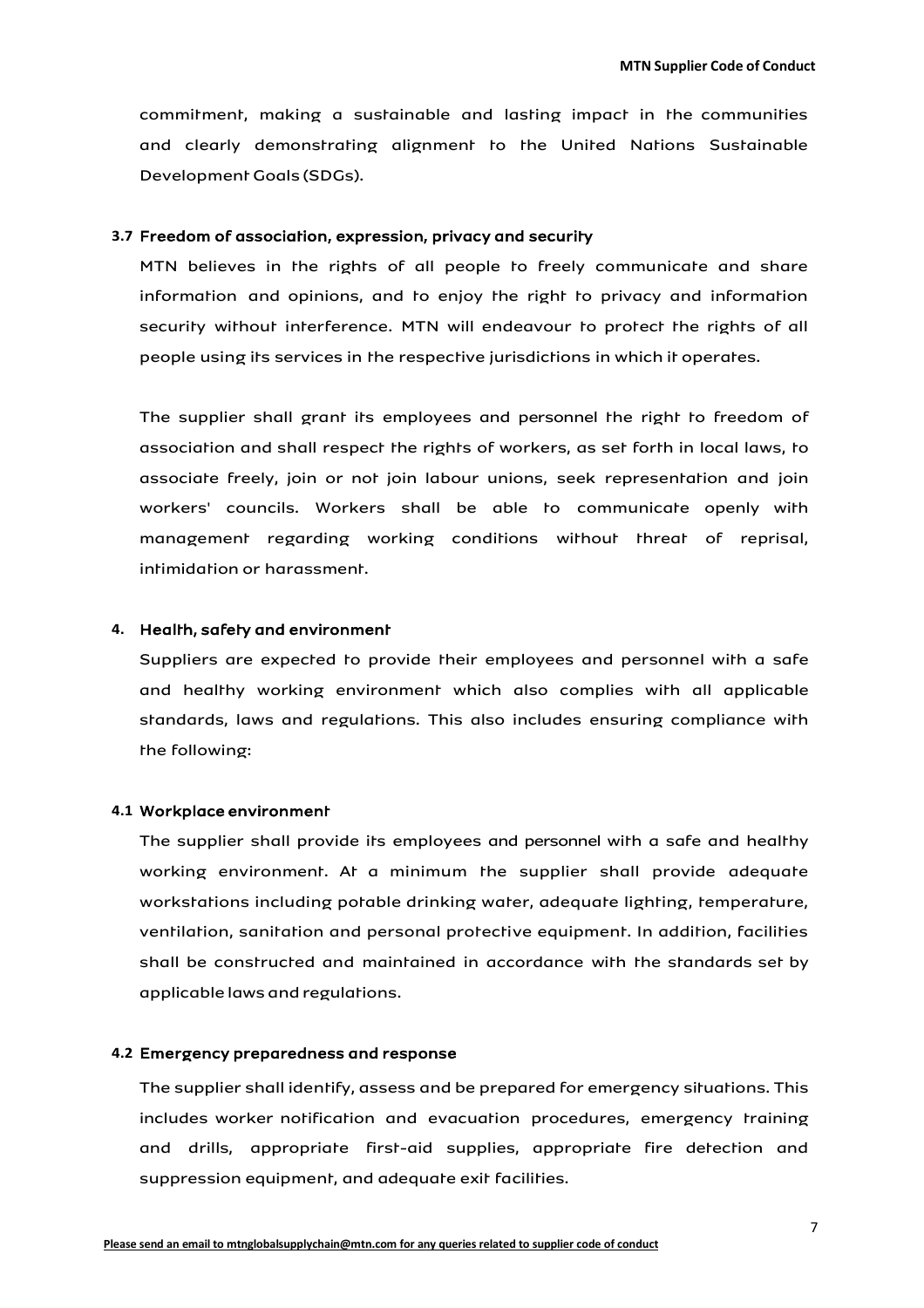The supplier shall regularly train employees on safe working conditions, emergency planning, responsiveness,aswellasmedicalcare.

### <span id="page-8-0"></span>**4.3** Environmental authorisations, permits and reporting

The supplier shall obtain, maintain, keep current and comply with the reporting guidelines of all applicable environmental permits, approvals and registrations. Where required by MTN, the supplier will be required to provide proof of environmental certification, authorisations or permits and its compliance with this Code.

#### <span id="page-8-1"></span>**4.4** Resource consumption, pollution prevention and waste minimisation

The supplier shall apply the precautionary principle in its use of natural resources, including energy and water. The supplier shall implement and demonstrate sound measures to prevent pollution, reduce biodiversity impacts and minimise generation of solid waste, wastewater and air emissions. Any waste, wastewater or emissions with the potential to adversely impact human or environmental health shall be appropriately managed, controlled and treated prior to release into the environment.

## <span id="page-8-2"></span>**4.5** Hazardous materials and product safety

The supplier shall identify hazardous materials, chemicals and substances and ensure their safe handling, movement, storage, recycling, reuse and disposal. All the applicable laws and regulations related to hazardous materials, chemicals and substances shall be strictly followed. The supplier shall comply with material restrictions and product safety requirements set by applicable laws and regulations. The supplier shall ensure that key employees are aware of and trained in product safety practices, environmental hazards, risks and impact management.

#### <span id="page-8-3"></span>**5.** Operations

Suppliers are expected to implement management systems to facilitate compliance, and to ensure conformance, with this Code. This also includes compliance with the following:

# <span id="page-8-4"></span>**5.1** Data protection and privacy

The supplier shall ensure that it uses, processes and safeguards information in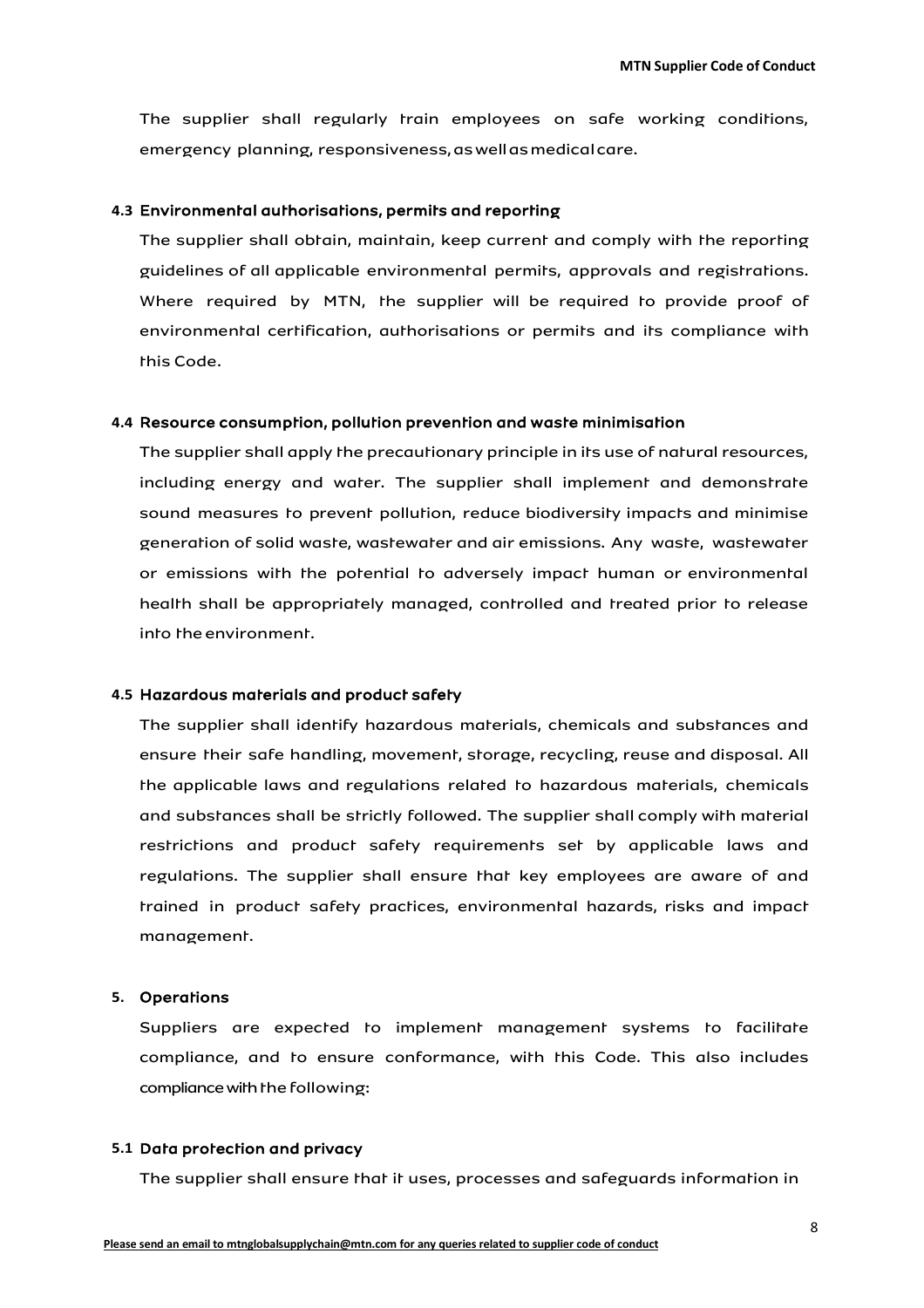accordance with applicable laws and complies with all data protection laws. All information provided or made available by or on behalf of MTN may only be used as expressly authorized by MTN in writing.

# <span id="page-9-0"></span>**5.2** Intellectual property

The supplier shall respect and protect intellectual property of all parties and should not infringe or misappropriate the intellectual property rights of any person or entity.

#### <span id="page-9-1"></span>**5.3** Information security and Cyber Security

The supplier shall ensure that they adequately monitor and manage cyber security risks. The supplier is required to implement and maintain appropriate technical, physical and operational safeguards and systems. The supplier shall comply with all applicable laws and best industry standards for information security and cyber security.

#### <span id="page-9-2"></span>**5.4** Sanctions and Trade Compliance

The supplier shall not breach any sanctions or trade compliance laws or regulations.

#### <span id="page-9-3"></span>**5.5** Anti-competitive practices

The supplier shall not engage in any anti-competitive practices and shall comply with all anti-trust laws. The supplier shall not engage in any conduct which may compromise the reputation of MTN or bring MTN into disrepute.

# <span id="page-9-4"></span>**5.6** Business continuity management

The supplier shall have an appropriate business continuity plan in place to ensure that the supply of its products and services are restored within a reasonable timeframe, in the event of an interruption to the supplier's business operations.

# <span id="page-9-5"></span>**5.7** Quality Management

The supplier shall ensure that goods and services supplied are of an acceptable quality and standard and comply with all applicable laws.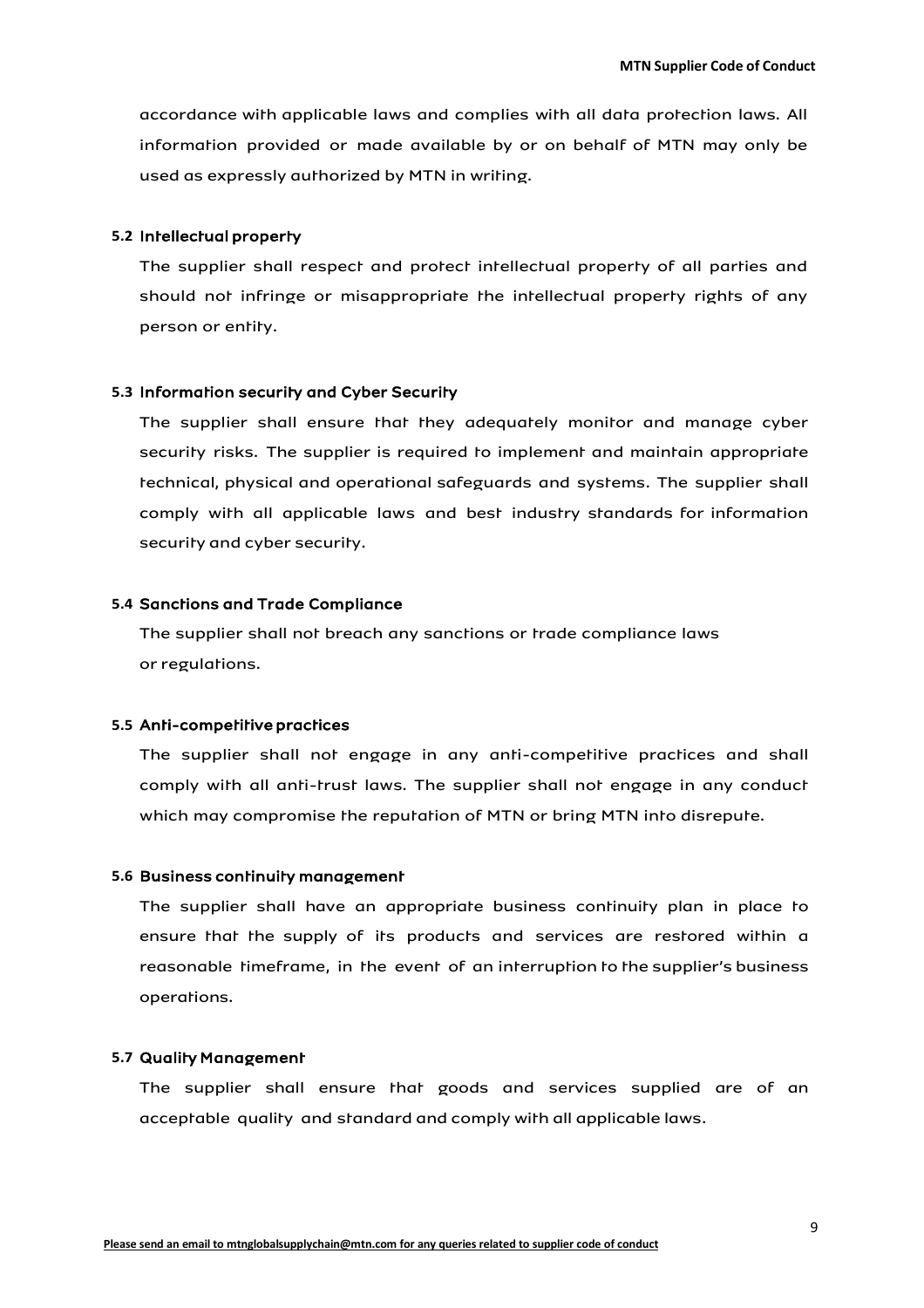# <span id="page-10-0"></span>**5.8** Risk management

The supplier shall have adequate systems, policies and processes in place for identifying the environmental, health and safety, labour and human rights, governance, ethics and legal compliance risks associated with its operations and have appropriate procedural and physical controls to manage such risks and ensure regulatory and legal compliance.

## <span id="page-10-1"></span>**5.9** Commitment and accountability

The supplier is encouraged to have, and to implement, corporate social and environmental responsibility statements, endorsed by executive management. These should affirm the supplier's commitment to fulfil the expectations set forth in this Code by allocating appropriate resources.

# <span id="page-10-2"></span>**5.10** Monitoring and reporting

MTN expects the supplier to truthfully and accurately disclose information regarding the supplier's business activities, structure, financial situation and performance in accordance with applicable laws, regulations and prevailing industry practices. The supplier shall implement appropriate measures to ensure compliance with this Code.

# <span id="page-10-3"></span>**6.** Violations

- **6.1** All MTN suppliers shall comply with this Code, as may be amended by MTN Group Limited from time to time. The supplier identifies that another supplier is not complying with this Code, the supplier must report any violations of this Code (to MTN) as directed below:
	- $\cdot$  Call +27 83 123 7867
	- Email [anonymous@tip-offs.net](mailto:anonymous@tip-offs.net)
	- Website [www.tip-offs.com](https://eur03.safelinks.protection.outlook.com/?url=http%3A%2F%2Fwww.tip-offs.com%2F&data=02%7C01%7CMandhlovu.Gwebu%40mtn.com%7C403b236b48174eb94b2108d7c423f5e4%7Cc9b9cb5036444db4a267fa84df2f4ceb%7C0%7C0%7C637193531039542532&sdata=9H1uvtKaOChBfxpE0WItr0vPe9PLKffQ1reQzYyFptQ%3D&reserved=0)
- **6.2** Suppliers are encouraged to contact MTN's internal investigations team directly at Croup.frm@mtn.com, should they have any concerns. All the concerns reported are investigated.

#### **6.3** Suppliers are encouraged to Be informed. Be aware. Be the voice!